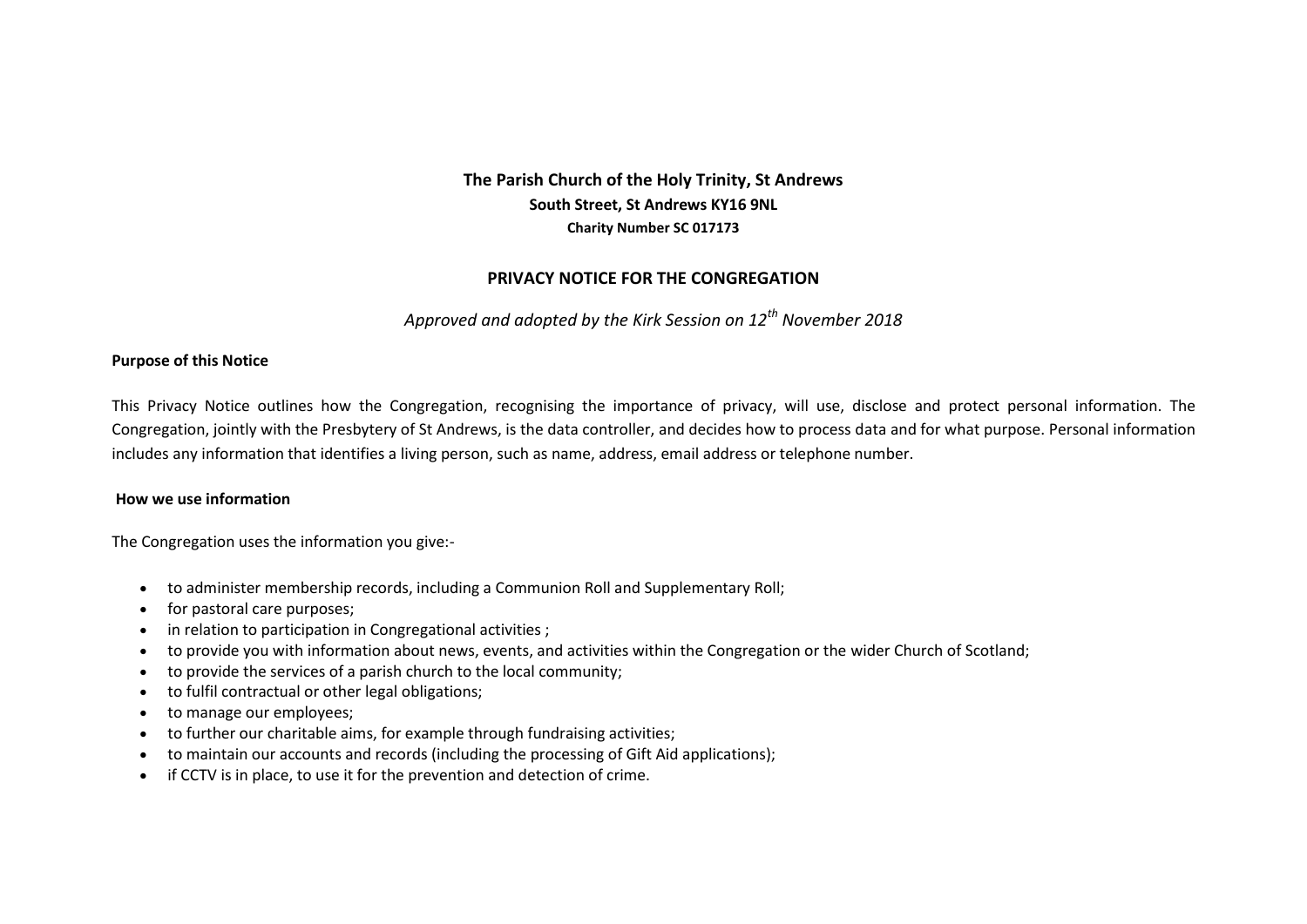#### **Disclosure of information**

The Congregation will only share your personal information where this is necessary for the purposes set out above. Information will not be shared with any third party outwith the Church of Scotland without your consent, unless we are obliged or permitted to do so by law.

#### **Basis for processing personal information**

The Congregation processes your information in the course of its legitimate activities, with appropriate safeguards in place, as a not-for-profit body with a religious aim and on the basis that our processing relates solely to members, former members or people who have regular contact with it, and that this information is not disclosed to any third party without your consent. Where the Congregation adopts this 'legitimate activities' basis of processing (which will apply in most cases) it stands in place of a requirement for consent from the data subject.

The Congregation also processes information (i) where necessary for compliance with legal obligations; (ii) for the purposes of its legitimate interests (where such interests are not overridden by your interests or fundamental rights and freedoms); and (iii) where you have given consent to the processing of your information for a particular purpose.

#### **Storage and security of personal information**

The Congregation will strive to ensure that personal information is:-

- accurate and held in a secure and confidential environment;
- kept for as long as you are a member or adherent or have regular contact with it, or so long as the Congregation is obliged to keep it by law or may need it in order to respond to any questions or complaints or to show that you have been treated fairly; or
- kept for statistical purposes and, if so, only for that purpose.

When the information is no longer needed it will be securely destroyed or permanently rendered anonymous. Further information about the Congregation's data retention policy is available on request from the Church Office*.* You can request details of the personal information which the Congregation holds about you by using the contact details given below.